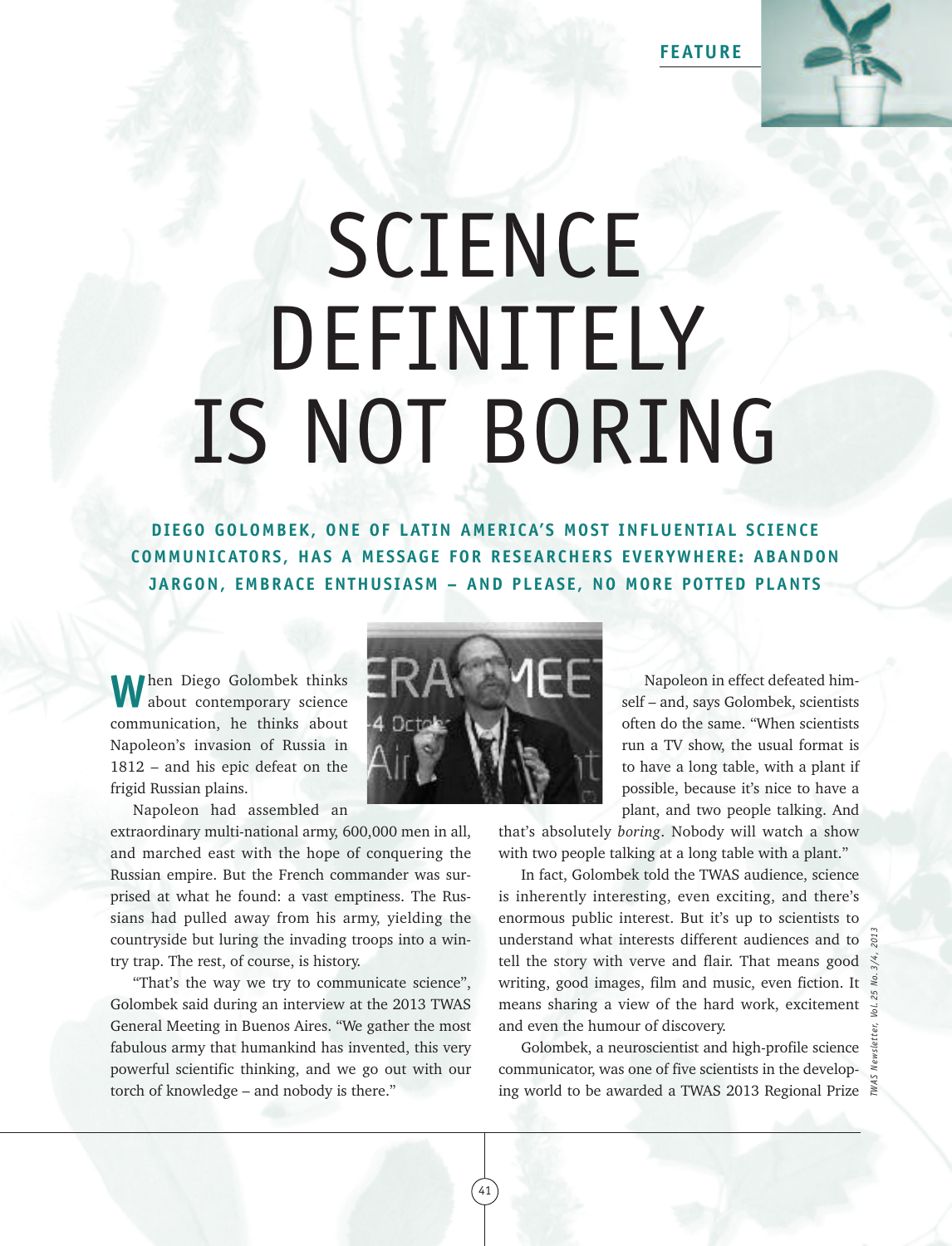## **TWAS 2013 REGIONAL PRIZE WINNERS**

Every year, each of TWAS's five regional offices awards a USD3,000 prize to scientists in one of three areas: pop*ularization of science, development of scientific educational material, and building scientific institutions. In 2013, the TWAS Regional Prize was in popularization of science. The winners:*

- For Latin America and the Caribbean: Argentinian neuroscientist and author Diego Golombek, a professor at *National University of Quilmes and a researcher at Argentina's national research council,* Consejo Nacional de Investigaciones Científicas y Técnicas *(CONICET). He has written numerous books and developed television shows with broad public appeal.*
- · For Central and South Asia: Bangladeshi nuclear physicist Mohammad Shamsher Ali, who has worked as a *science communicator for over 30 years in radio and television, including a series on BBC.*
- For East and South-East Asia and the Pacific: Neuroscientist and molecular biologist Custer C. Deocaris of the Technological Institute of the Philippines (TIP), a creative and prolific communicator. He hosts and produces Radyo *Agila's* Pinoy Scientist*, an award-winning weekly nationwide science radio programme in his home country.*
- *• For sub-Saharan Africa: Anusuya Chinsamy-Turan, a palaeobiologist who leads the Department of Biological Sciences at the University of Cape Town, South Africa. Besides authoring two academic books, Chinsamy-Turan has written a popular children's book,* Famous Dinosaurs of Africa, *and served as the chair of the advisory board for Scifest Africa.*
- For the Arab Region: Farid A. Badria of the Mansoura University Faculty of Pharmacy in Egypt, who has been *deeply influential in the development of Egyptian medicine, with over 100 publications and 16 patents.*

42

in the field of popularization of science. Because the TWAS General Meeting was held in his home country, he was invited to give an address on the closing day of the conference.

The talk was wide-ranging, sometimes provocative, and always engaging. To illustrate his message about the value and techniques of effective science communication, he cited not only Napoleon, but rock-and-roll legend John Lennon; 19th century writer Edgar Allan Poe and 21st century modernist Michel Houellebecq; and C.P. Snow, whose own work straddled the worlds of art and science.

Golombek's career started early. By the age of 15, he was writing about sports and culture for a Buenos Aires newspaper. As his studies advanced, he gravitated toward science.

"I have no idea why", he said in an interview. "It did not go very well when I first started. But then something happened and I started loving it. Probably when I started learning about the brain. And then I got the opportunity of putting those two worlds together – the worlds of communication and science – and that was the best."

Today, Golombek is a professor at National University of Quilmes and a researcher at Argentina's national research council, *Consejo Nacional de Investigaciones Científicas y Técnicas* (CONICET). He heads the chronobiology lab at Quilmes, and continues research into circadian rhythms – the changes experienced by most living things during the daily cycle of light and darkness. But his high public profile has come from advancing popular science in books and on television shows.

In his presentation at the TWAS General Meeting, Golombek stressed that researchers have a responsibility to communicate science because communication advances science – and because public funds often pay for their research.

He acknowledged that science can be difficult to communicate. While the material can be complex and technical, news coverage tends to simplify and usually doesn't allow for historical context. Plus, research advances often don't relate directly to the daily experience of the audience.

Even so, Golombek says those challenges don't excuse uninspired coverage – they simply require sci-

2013